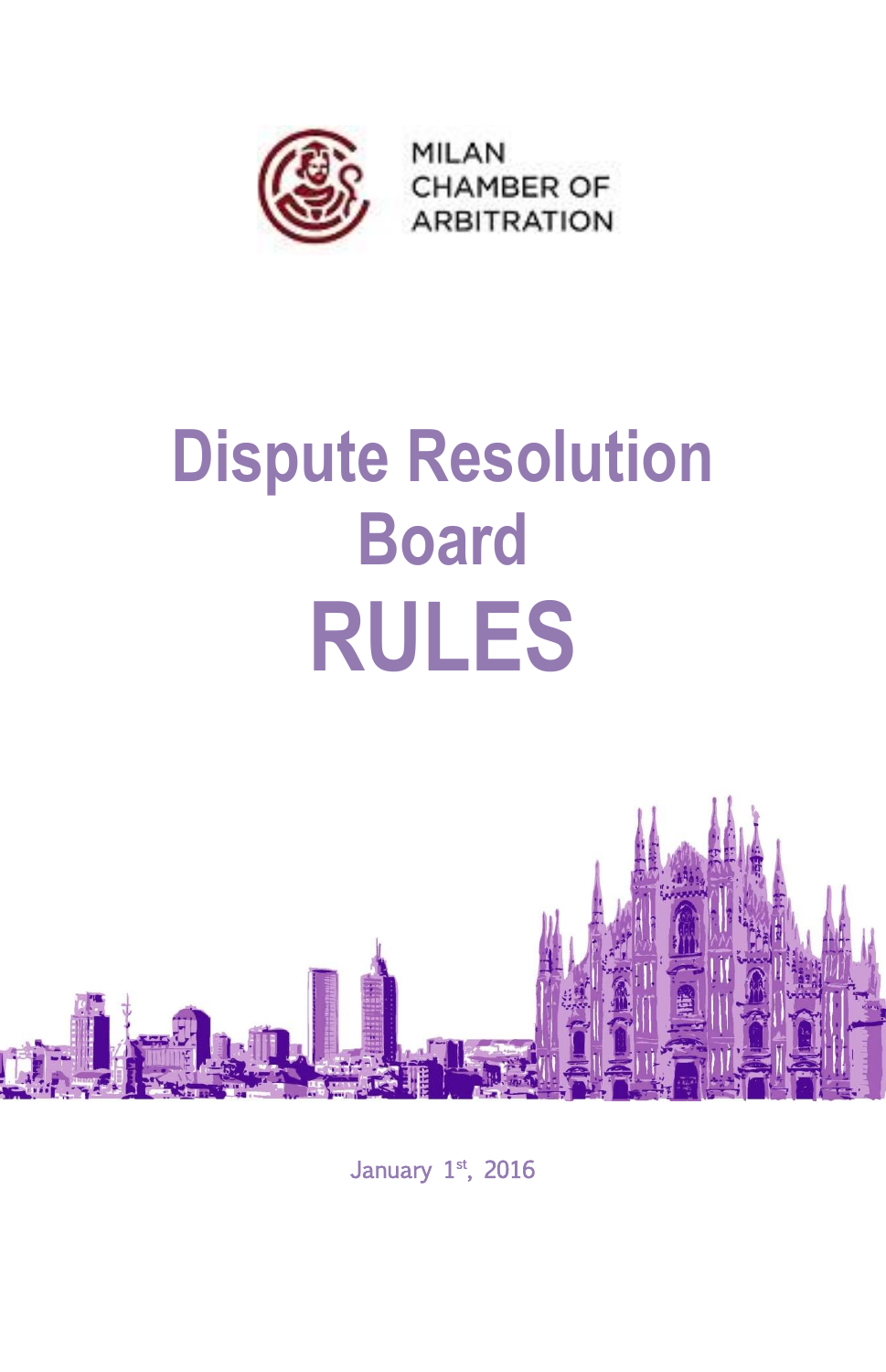### DISPUTE RESOLUTION BOARD RULES

#### 1. Definitions

In these Rules:

"Contract" means the agreement to which the provisions for establishing a Dispute Board under the Rules make reference.

"Recommendation" is the written determination issued by the Dispute Board, as described in the Rules.

"Dispute/s" means any matter arising out of or in connection with the Contract.

"DRB, Dispute Resolution Board, Dispute Board or Board" is a commission composed by one or three Members.

"DRB Rules or Rules" means these rules.

"Party/ies" means a Party/the Parties to the Contract.

"Member" means a member of the DRB.

"Position Statement" means the written statement describing the case produced by a Party to refer the dispute to the **DRB.** 

"Response" means the written answer to the Position Statement by the other Party.

#### 2. Standard clause

"The Parties agree to establish a Dispute Resolution Board ("DRB") in accordance with the Milan DRB Rules. The DRB shall have one/ three Members appointed in accordance with the Rules. Any dispute arising out of or in connection with this contract shall be referred to the DRB for a Recommendation. Should one or both Parties reject the Recommendation, the dispute, shall be settled by arbitration under the Arbitration Rules of the Milan Chamber of Arbitration which are deemed to be incorporated by reference into this clause".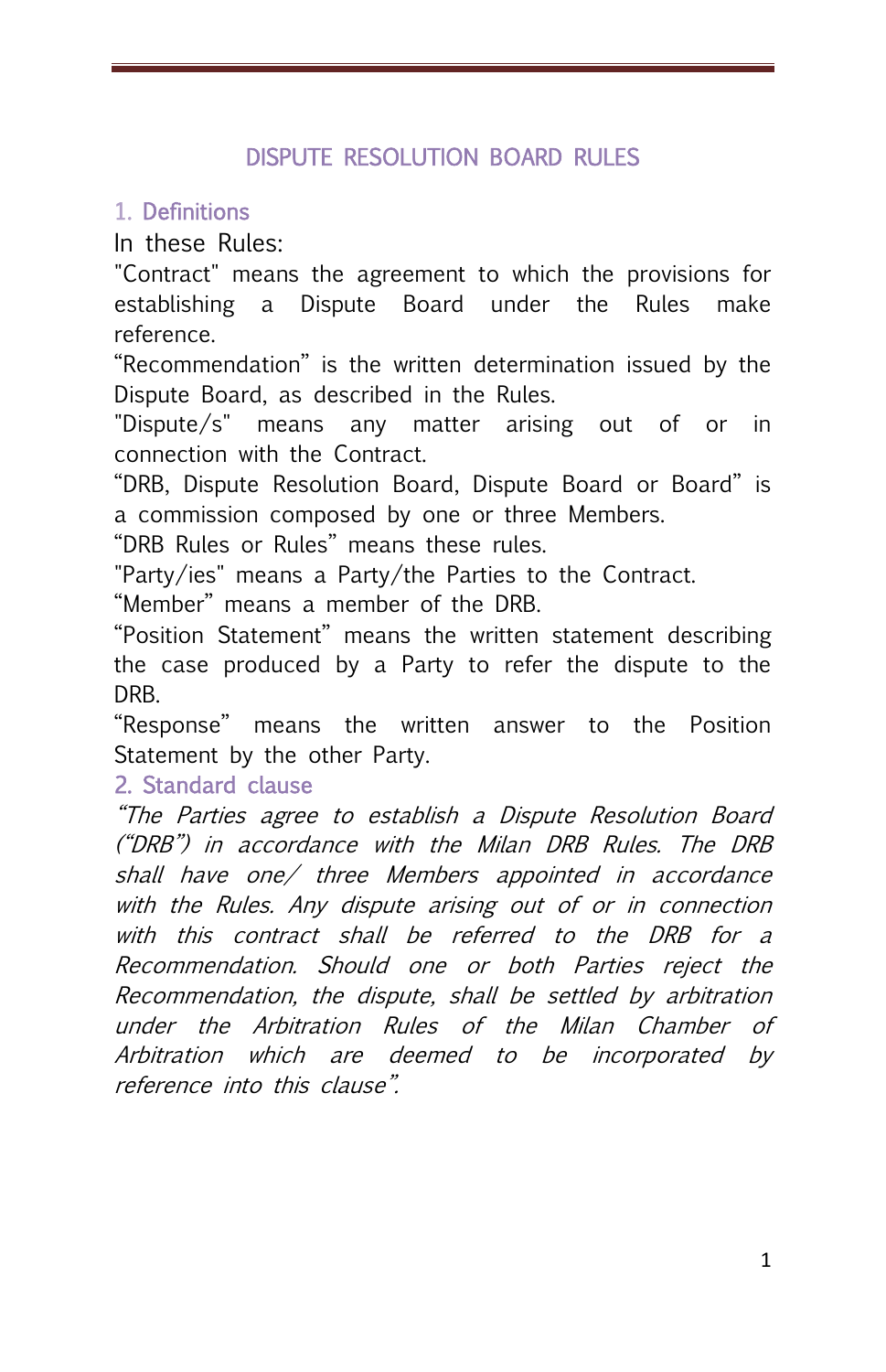## 3. Dispute Resolution Board aim

The DRB assists the Parties in avoiding or solving Disputes by giving informal opinions or by issuing a Recommendation. 4. Appointment of a DRB

- a. The DRB is composed by three Members if Parties have not stated otherwise.
- b. Parties may either determine the name/s of the Board Member/s in the Contract or appoint them within a time limit agreed upon. In the absence of any contractual provision, Members shall be appointed within 30 days from the effective date of the Contract.
- c. If the Board is composed by three Members, each Party shall select one for the approval of the other Party and then both Parties, after consultation with the first two Members appointed, choose the third, who will act as Chairman.
- d. The Parties shall jointly select the sole Member when the Contract provides for a sole Member DRB.
- e. Should the Parties fail to appoint the DRB within the term, the Milan Chamber of Arbitration will appoint the Member/s on request of any Party.
- f. The appointment of a Member can be terminated by agreement of both Parties. In this case – as well as in case of resignation of a Member - Parties have to appoint a qualified professional to replace him/her. The new Member shall be appointed in the same manner as the Member being replaced.
- g. Either Party may challenge a Member before the Milan Chamber of Arbitration on the grounds of conflicts of interest or failure to comply with these Rules. The decision of the Milan Chamber of Arbitration shall be final and binding.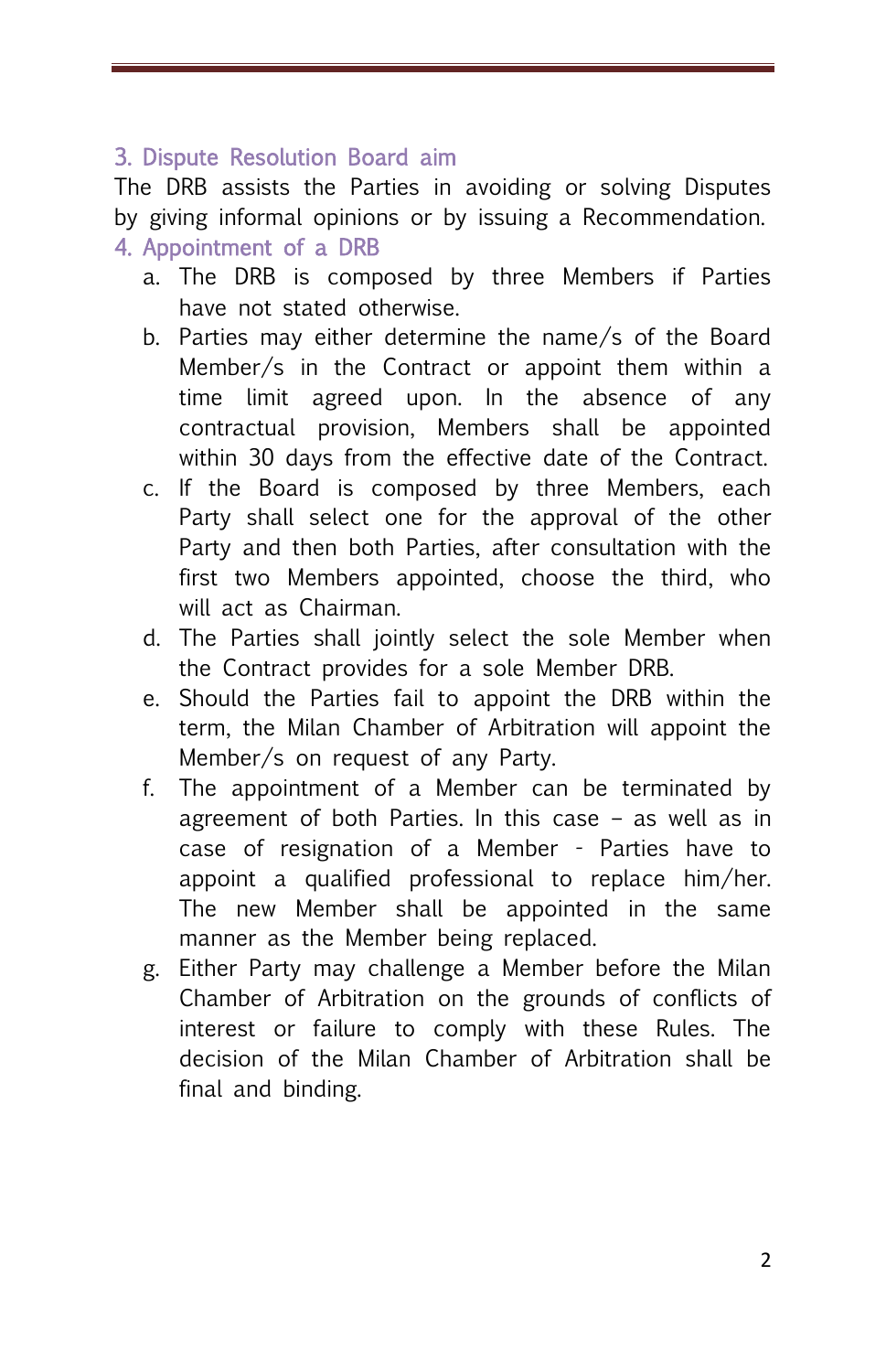## 5. Board Members' qualifications and obligations

- 1. Board Members must have all the necessary expertise and skills as to execute their mandate.
- 2. Board Members:
	- I. shall be conversant with the Contract and its performance.
	- II. have to be and remain impartial and independent from the Parties. By accepting the appointment as Board Member, they shall disclose to Parties and to the Milan Chamber of Arbitration any situation that could call into question their impartiality and independence and declare that there is no conflict of interest. If a Party does not rise written objection on such disclosure within 20 days, the appointment is confirmed.
	- III. undertake to respect these Rules and the agreement signed with the Parties.
- 3. Board Members shall guarantee their availability for the visits to the site where the Contract is performed and the meetings.
- 4. All information provided to the DRB during the mandate shall be covered by confidentiality and used only with the purpose of avoiding/settling disputes unless otherwise agreed by the Parties or by the applicable law.
- 5. Board Members can by their own joint initiative discuss a matter to prevent a Dispute and take all measures deemed necessary for the fulfilment of their task.

#### 6. Site visits and meetings

a. After the appointment, a first meeting shall be held between the DRB Members, the Parties, and those Parties' assistants with whom the Members will collaborate in person.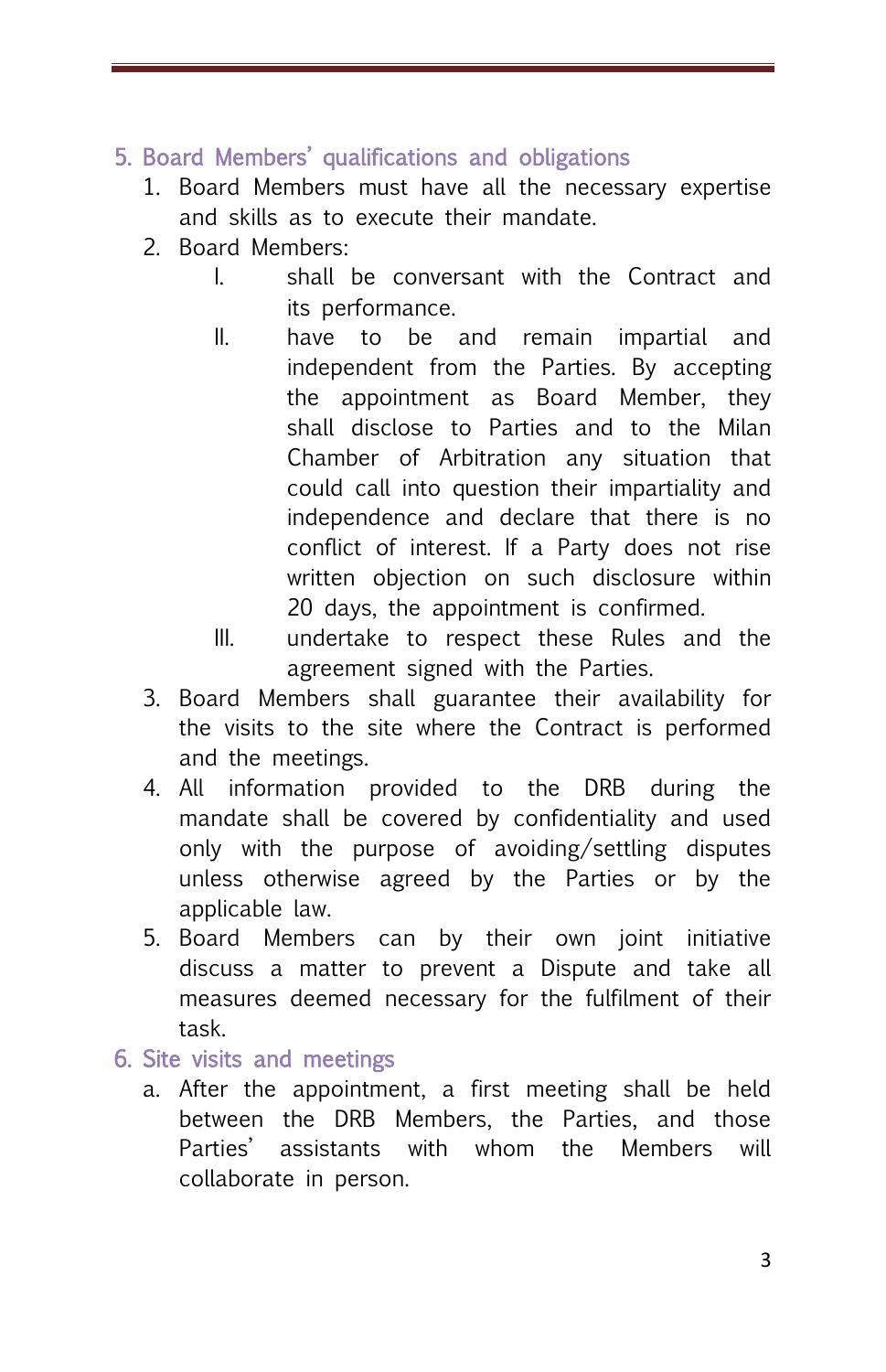- b. The schedule of the visits on the site where the Contract is performed, shall be agreed between the Board and the Parties. Visits will take place every 3 months in case no arrangement has been made by the Parties.
- c. In occasion of each site visit DRB will issue a written report to be shared with the Parties.

#### 7. Information

There is a strict obligation for Parties to provide the DRB with copies of the Contract and all relevant documents, information, reports pertinent to the performance of the Contract. The compliance with this obligation is crucial in order to promptly activate the DRB in case of issues that are likely to cause damages and delay the execution of the project.

#### 8. Informal opinion

- a. Parties may, jointly and at any time, refer any matter to the Board for an informal opinion.
- b. Informal opinions are not binding on the DRB in a possible further referral of the same issue.
- c. Should one or both Parties be dissatisfied with the opinion of the Board, they can escalate to the referral of a Dispute according to article 9 of these Rules.

#### 9. Referral to a DRB

- a. Any Party can refer a dispute to DRB.
- b. The referral is officially submitted when a Position Statement has been produced by either Party both to the DRB and the other Party/ies requesting the DRB to issue a Recommendation.
- c. The other Party may submit a Response on the matter within 20 days from the receipt of the Position **Statement.**
- d. The DRB shall issue a reasoned Recommendation within 90 days from the receipt of the Position Statement by the DRB Chairman or within the deadline otherwise agreed in writing by the Parties. The failure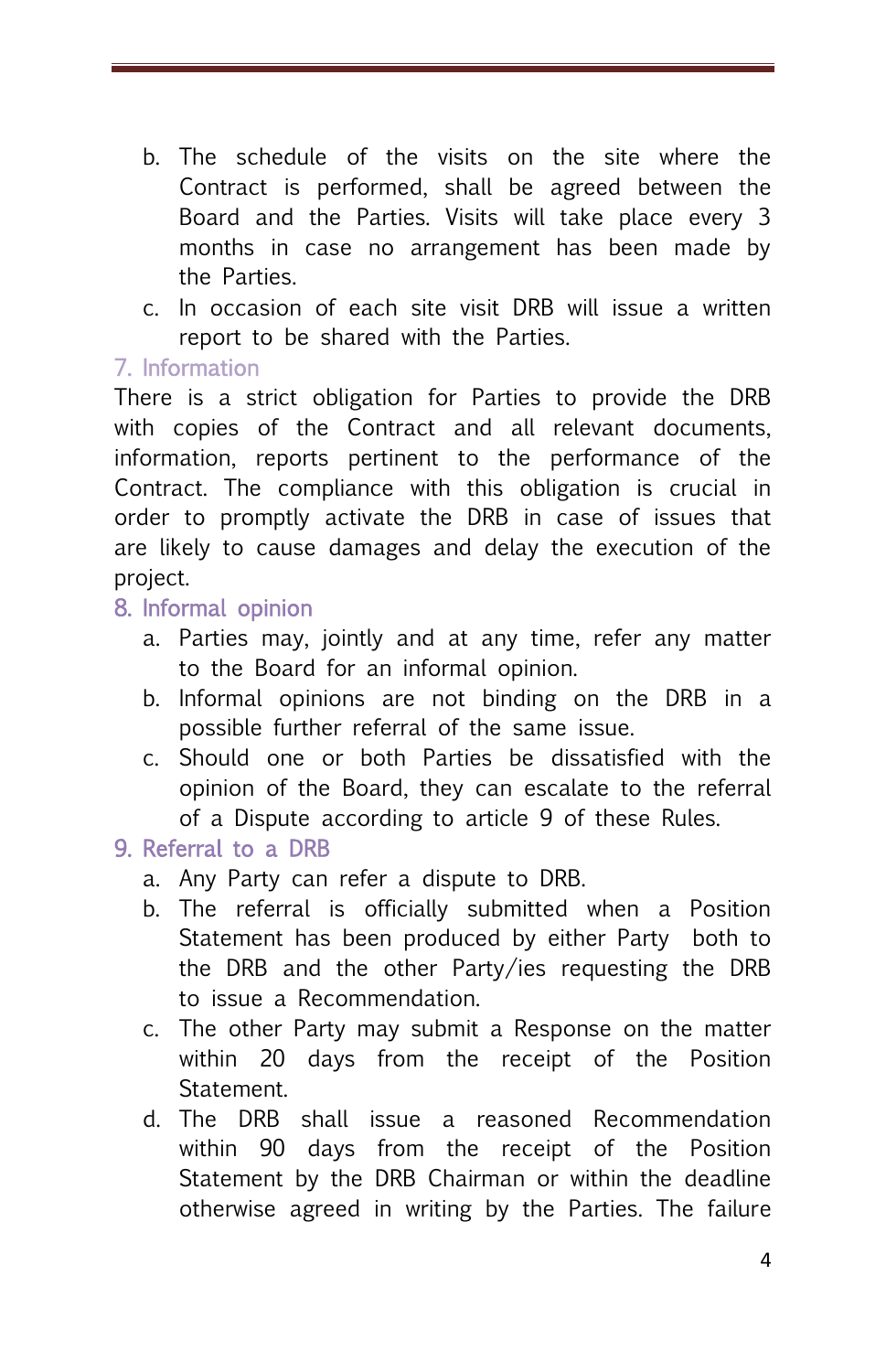of the DRB to issue the Recommendation within the term, entitles the Parties to commence arbitral or court proceedings, unless otherwise agreed in the **Contract** 

- e. The Recommendation shall be notified to the Parties.
- f. Unless one or both Parties reject the Recommendation within 30 days from the date of receipt, the Recommendation shall become binding on both Parties and they will have to promptly comply with it. Parties are entitled to start the arbitral or court proceedings 30 days after the rejection or non-compliance date, unless otherwise agreed in the Contract
- g. The DRB can hold hearings, examine documents and records produced by the Parties, listen to witnesses, ask for more information.
- h. The DRB has full discretion provided that the procedure is fair, transparent, suitable to the case and it avoids delays and extra-costs.
- i. The Board shall act fairly and impartially and shall give the Party/ies the opportunity to put its case and respond to the other Party/ies's case.

## 10. Costs

Fees and expenses of the DRB shall be borne in equal measure by the Parties.

#### 11. CAM Fees

For each request for appointment of a DB Member ex art. 4 d) of the Rules, Parties must deposit  $\epsilon$  2.000 (+ VAT if applicable). Said sum is not refundable. No appointment request will be taken into consideration without the payment of said fee.